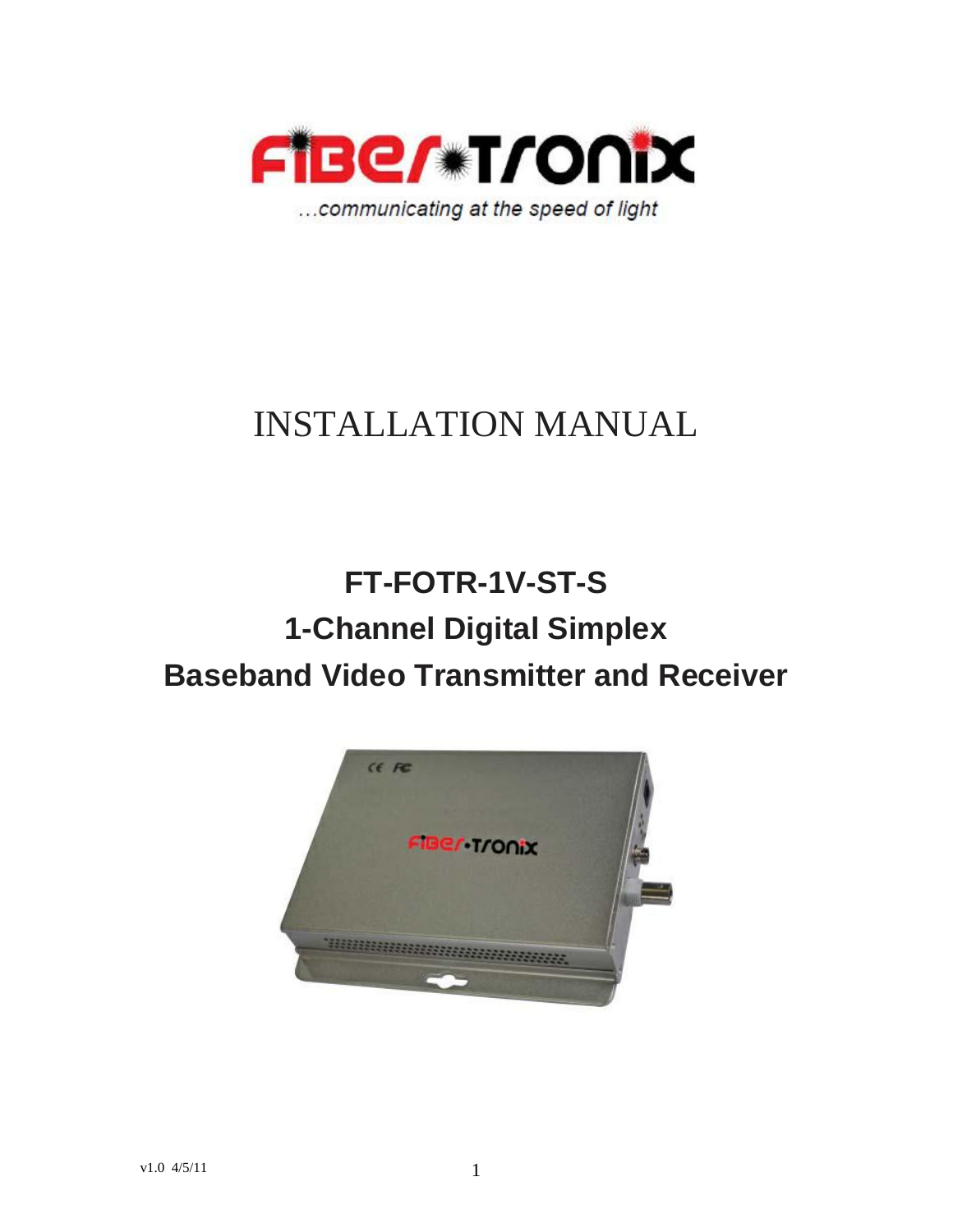## **PACKAGE CONTENTS**

This package contains:

One each FT-FOTR-1V-ST-S 1-channel baseband video transmitter and receiver Two 5VDC power supplies One installation manual

### **PRODUCT DESCRIPTION**

The FT- FOTR-1V-ST-S fiber optic transmitter/receiver supports the transmission of a single baseband video channel over one strand of single-mode fiber optic cable. This product is compatible with all NTSC and PAL video signals. Power, optical signal and video signal are easily inspected through LED indicators directly on the units. The transmitter and receiver combination supports transmission distances for optical loss budgets of less than 18 dB.

### **SPECIFICATIONS**

#### **FT-FOTR-1V-ST-S**

Specifications (Typical)

| Optical Wavelength<br>1.          | 1310nm                  |
|-----------------------------------|-------------------------|
| Fiber Type<br>2.                  | Single-mode 9/125um     |
| Maximum Link Distance<br>3.       | 12.5 miles              |
| 4.<br>Connector                   | Simplex ST              |
| 5.<br>Acceptable Loss Budget      | 18dB                    |
| Number of Video Inputs<br>6.      | 1                       |
| Video Connector<br>7.             | <b>BNC Female</b>       |
| Transmitter Input Impedance<br>8. | $75\Omega$ unbalanced   |
| Receiver Output Impedance<br>9.   | $75\Omega$ unbalanced   |
| 10. Video Bandwidth per Channel   | $0 - 6.5$ MHz           |
| 11. Video SNR                     | $>60$ dB                |
| 12. Differential Gain             | $< 1\%$                 |
| 13. Differential Phase            | $<1^{\circ}$            |
| <b>14. Tilt</b>                   | $< 1\%$                 |
| 15. Power Supply                  | 5VDC                    |
| 16. Power Consumption             | < 10W                   |
| 17. Operating Relative Humidity   | 0 - 95% non-condensing  |
| 18. Operating Temperature         | 14°F - 122°F            |
| 19. Dimensions                    | 6.8"x5.2"x1.1" per unit |
| 20. Weight                        | 10.6 oz. per unit       |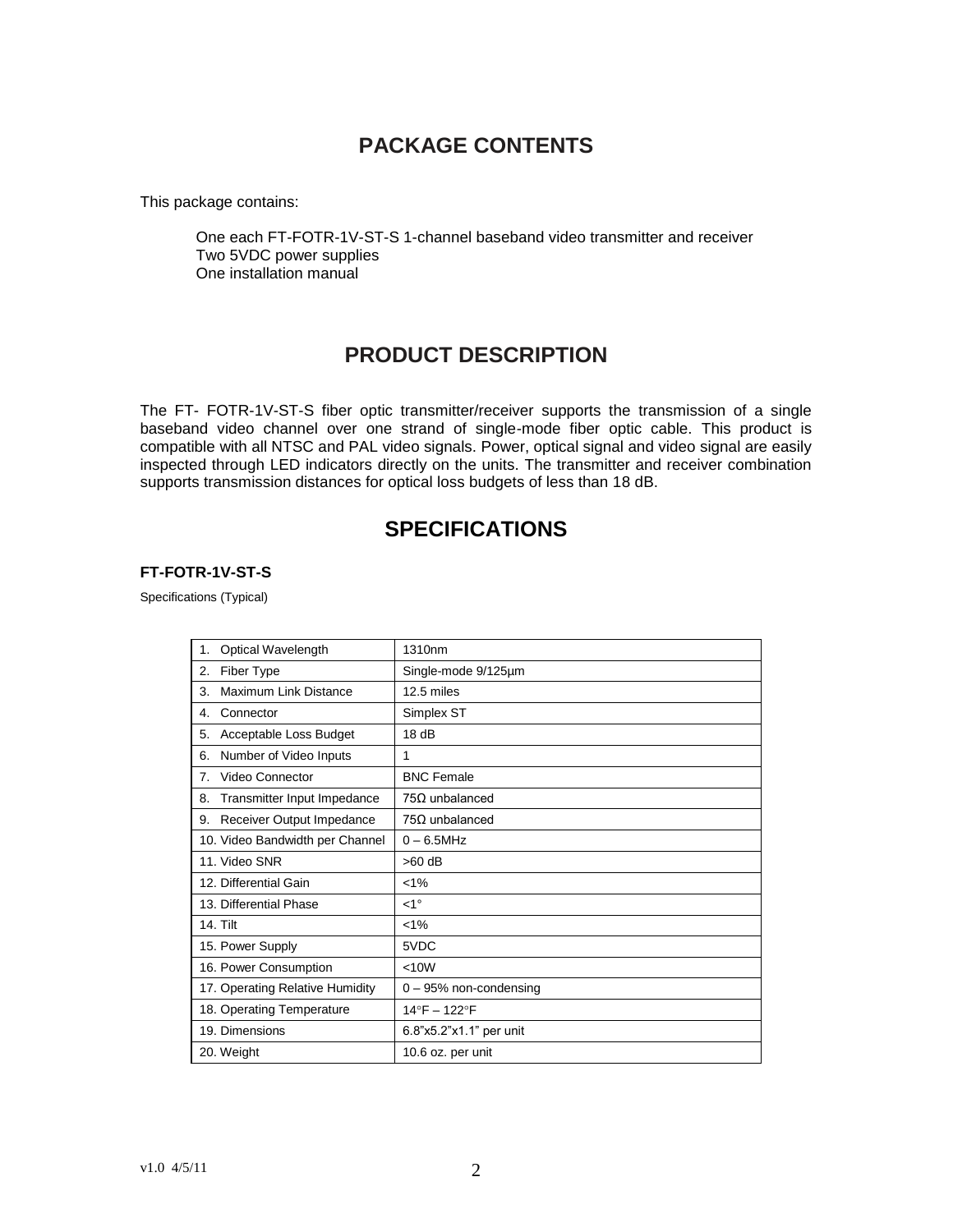## **INSTALLATION AND OPERATION**



This symbol is intended to alert the user to the presence of important operating and maintenance (servicing) instructions.



This symbol is intended to alert the user to the presence of "dangerous voltage" within the product's enclosure that may be of sufficient magnitude to constitute a risk of electrical shock.

#### **CAUTION: To reduce the risk of electrical shock do not remove the cover or back of this unit. No user serviceable parts are inside.**

#### **CAUTION: To prevent electric shocks and risk of fire hazards, do not use other than specified power source.**

#### **1. UNPACKING and HANDLING**

Each unit is shipped assembled and factory tested.

Ensure that all accessories are removed from the container before discarding packing material

#### **2. MECHANICAL INSPECTION**

Inspect the front and rear of the equipment for shipping damage. Make sure the equipment is clean, and no connectors are broken, damaged, or loose. If equipment appears to be damaged or defective please contact your distributor or Fibertronix at 1-610-429-1511 for assistance.

#### **3. WIRING CONNECTIONS**

- a. Plug the included power supplies in a 120VAC outlet. Each power supply's DC output adaptor connects respectively to the power input of the transmitter and receiver.
- b. Connect the transmitter and receiver's optical connectors with an ST/PC patch cable. The transmitter and receiver's Link Indicator Lights will indicate optical signals are transmitted and received normally.
- c. Connect the video source (e.g., camera) to the transmitter's video input port using quality 75Ω coaxial cable with BNC connectors.
- d. Connect the video monitor to the receiver's video output port using quality 75 $\Omega$  coaxial cable with BNC connectors.
- e. When working normally, the transmitter's power indicator will be lighted green.
- f. When working normally, the receiver's power indicator will be lighted yellow.
- g. Link Indicator LED displays whether the optical signals are correctly transmitting/receiving.
- h. Video Indicator LED displays whether the video signals are correctly transmitting/receiving.
- i. The Data Indicator Light is not used.